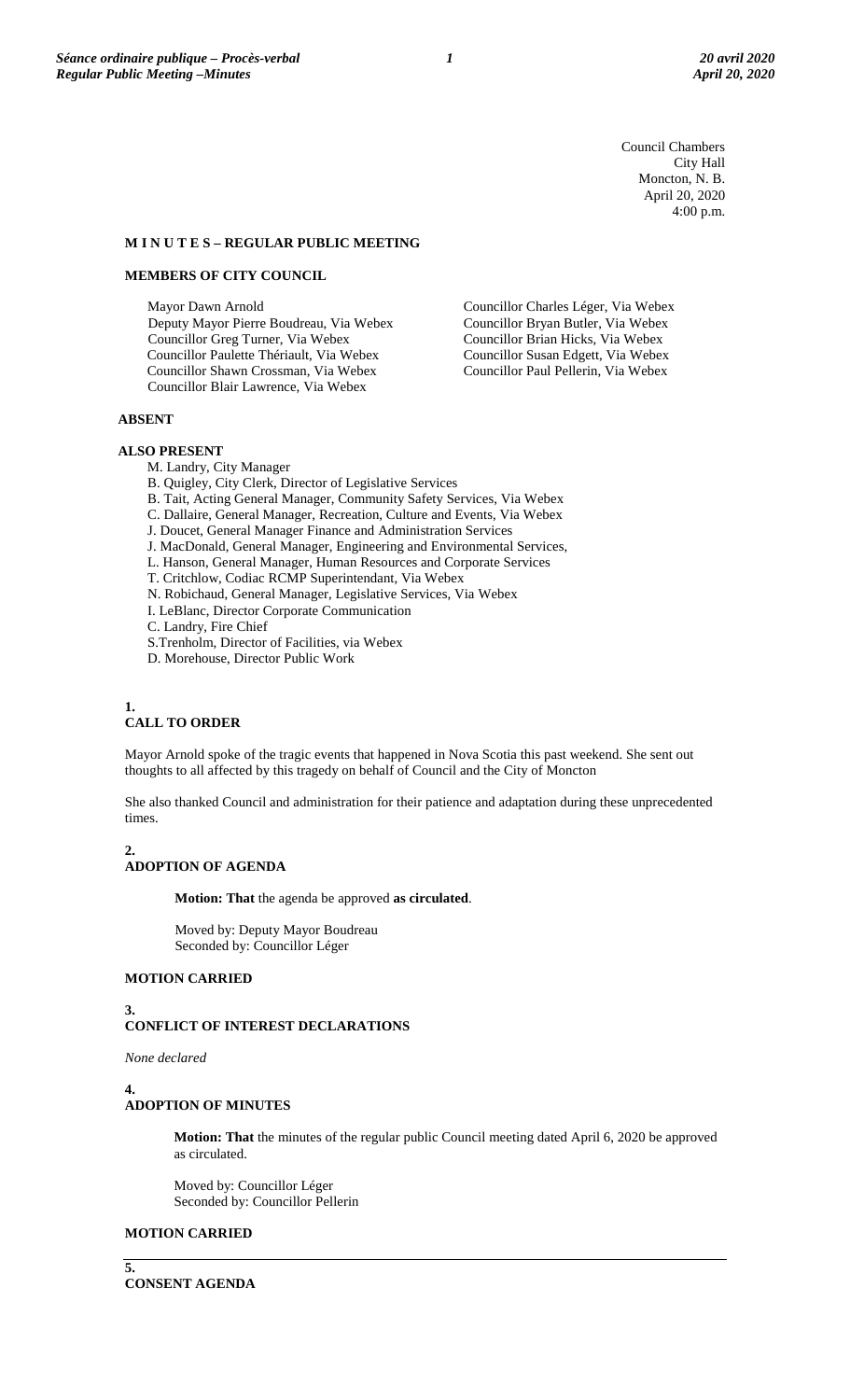**PUBLIC AND ADMINISTRATION PRESENTATIONS**

## **6.1 PUBLIC PRESENTATIONS**

5 minutes

**Other Presentation** 

2 minutes

**6.**

# **6.2 ADMINISTRATION PRESENTATIONS**

15 minutes

6.2.1 **Update Covid**-19 (Coronavirus) – Marc Landry, City Manager / Conrad Landry, Fire Chief

Chief Landry provided an update on the COVID-19 pandemic. He indicated that the curve is starting to flatten, and fewer positive cases are being reported. The Province has extended and updated the declaration order for another two weeks.

Mr. Landry indicated that the casual/seasonal employees will begin work in the next few weeks. These employees will use protective equipment to perform their duties. He also advised Council that Administration will continue to follow the lead from other levels of government.

In response to Councillor Lawrence's questions concerning recovery, Mr. Landry indicated that one area is to ensure infrastructure projects continue to be on target, and second that work will continue with businesses in the area, looking at how the city can assist. As for tourism, Ms. Dallaire advised that the Province has been working on a recovery program and continues to work with municipalities. A task force has been established and the City of Moncton's Director of Tourism and Events, Jillian Somers has been named to this task force. Administration will be also working with local stakeholders in the coming few weeks to discuss strategies.

Superintendent Critchlow, in response to Councillor Léger's question, advised that Codiac RCMP has not provided assistance yet to H Division; however, should the need arise, Codiac will assist. He did indicate that that two dog teams from Codiac, and members who patrol the NB/NS border have been assisting H Division.

Superintendent Critchlow updated Council on the RCMP's role on COVID-19. There have been 22 people from the area that have come into Canada in the past few weeks. All of these individuals have self-isolated for the required 14-days. The RCMP check on them and, for the most part, their quarantine will be up this week. The detachment has been inundated with calls for service in various situations, such as gatherings, not self-quarantined, not social distancing, etc. Eight hundred calls have been generated but there seems to have been a decline in calls in the past few days. As there are no members on leave or on training, it allows for a larger presence of members on streets.

Councillor Thériault spoke of the concerns being expressed from young citizens with the increase presence of RCMP in the city, and the need for communication between the RCMP and citizens.

Mayor Arnold spoke of the unfortunate event of last week with the discovery of the body within a dumpster in the City. He advised Council it was ruled an accidental death.

### **7. PLANNING MATTERS**

### **STATEMENTS BY MEMBERS OF COUNCIL**

### **9.**

**8.**

# **REPORTS AND RECOMMENDATIONS FROM COMMITTEES AND PRIVATE MEETINGS**

9.1 **Recommendation(s)** – Private Session – April 14, 2020

**Motion: That** Moncton City Council authorize administration to continue providing external curbside residential waste collection services with our current provider at a revised rate of \$6.66 per household per month effective as of the June 2020 contract extension until December 31, 2020.

Moved by: Councillor Edgett Seconded by: Councillor Léger

Councillor Pellerin indicated that he will not be supporting this motion as he feels that a 30% rate increase in services is not acceptable. Mr. MacDonald advised that neighbouring communities are seeing these increases as well, and it is his belief that it is due to the tariffs imposed by the US.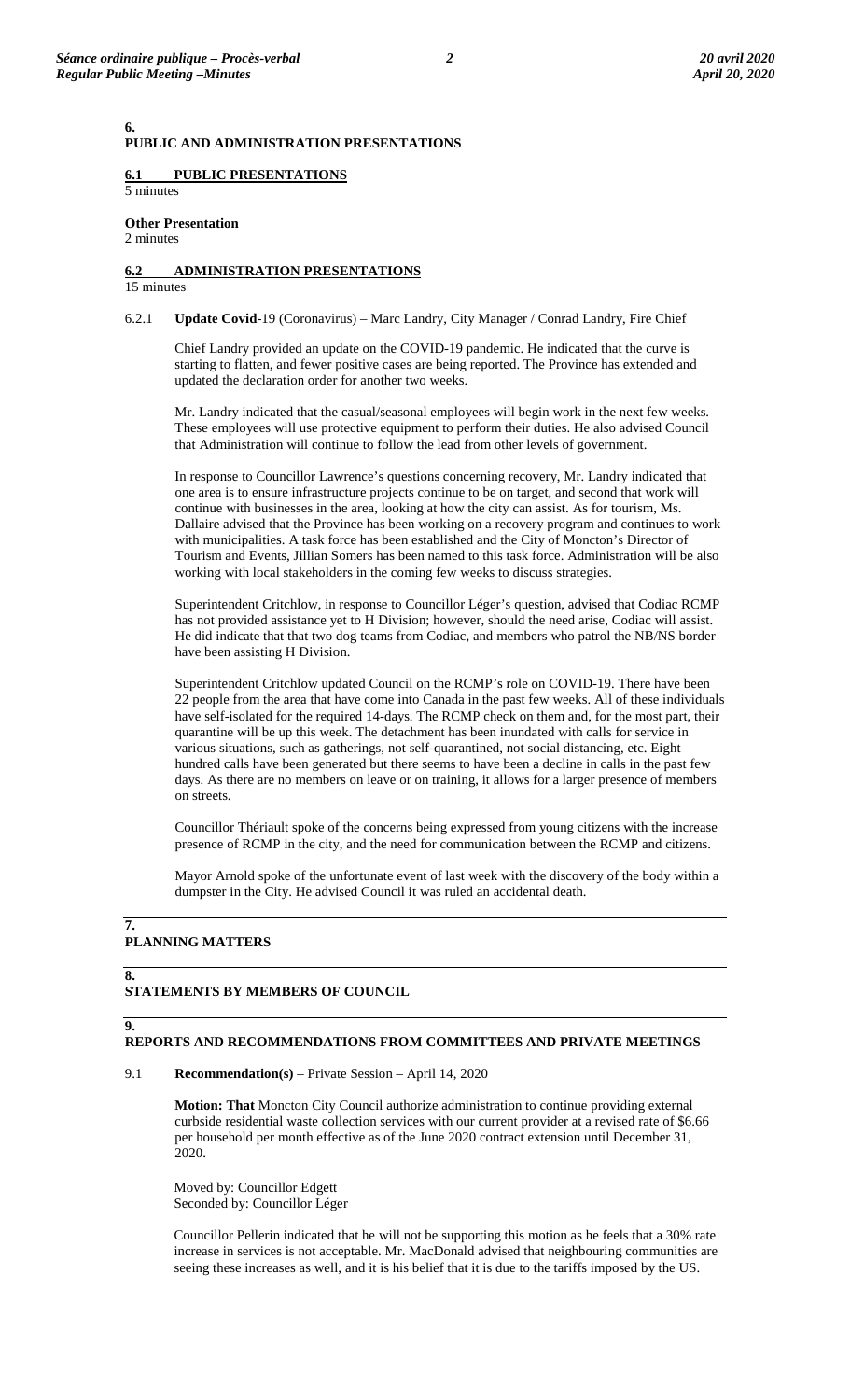Councillor Lawrence is supporting the recommendation as it is on a month to month basis. Looking forward to coming to a final decision on waste collection in the fall.

Councillor Thériault asked that during the planning that the long term environmental impact on the plastic bags being used is considered. Mr. MacDonald responded that the municipalities adhere to Eco360 on their practices; however, he indicated that consultation with Eco360 during the planning stages will occur.

Councillor Hicks spoke to the many correspondence received from staff on the one man sanitation truck and injuries. Mr. Morehouse advised that Fero experiences fewer injuries than our staff. The City has received some direction from Fero on minimizing injuries. Councillor Hicks indicated that if Fero is the provider for the City, we as a city should ensure the safety of their employees as they are providing a service for the City. Mr. Doucet provided information to Council on the cost of having mechanical arms on sanitation trucks. It is not only the cost of the arms; it also includes the cost of bins per house, additional by-law enforcement hours, repair costs. Councillor Hicks noted that he will not be supporting the recommendation.

Mr. MacDonald advised that our neighbouring municipalities are paying more for the service, even with fewer residents for sanitation pick up. He also reminded Council that these municipalities have permanent contracts. If the service does return in-house it may be difficult to find employees, or there could be a need to shuffle employees; therefore, other services may suffer.

### **MOTION CARRIED**

#### *Nay:*

*Councillor Hicks Councillor Pellerin Councillor Butler Councillor Crossman*

**Motion: That** the City of Moncton exercise the purchase option for the City Hall Building as per the terms of the Lease Agreement with Newcourt Credit Group Inc., and that the Mayor and City Clerk be authorized to execute all necessary documents and to affix the corporate seal thereto.

Mr. Doucet provided an overview of the history and future of the current City Hall. It is being recommended to purchase the current building following the lease for an amount of a little over \$7.1M. Mr. Doucet indicated purchasing the building is in the City's best interest financially. He noted that funding has been put aside over the year for this purchase.

Moved by: Councillor Lawrence Seconded by: Councillor Turner

### **MOTION CARRIED**

**Motion: That** Moncton City Council authorize the City of Moncton to enter into an Easement (Form 14) with Land Maxx Developments Inc., the owner of PID 70530506, located at 211-213 Highlandview Road in the City of Moncton for a Local Government Services Easement required to construct, alter, maintain, inspect and repair in perpetuity a storm sewer or any like local government work including all related works appurtenant to it, and that the Mayor and City Clerk be authorized to execute all documents necessary to give effect to the easement and to affix the corporate seal of the City of Moncton thereto

Moved by: Councillor Pellerin Seconded by: Councillor Edgett

# **MOTION CARRIED**

*Nay:*

*Councillor Crossman*

### **10.**

### **REPORTS FROM ADMINISTRATION**

10.1 **Audited** Financial Statements and Recommendation of Auditor

Mr. Carey Blair and Susan Wood, KPMG provided an overview of the consolidated financial statements. The report was prepared as of March 18, 2020. No additional matters are required in the report, with the exception of a subsequent note indicating the current circumstance of the COVID-19. No issues need to be brought forth to Council. The audit report will be provided to the public via the City's website.

Mr. Blair and Mr. Doucet fielded and answered questions from Council.

**Motion:**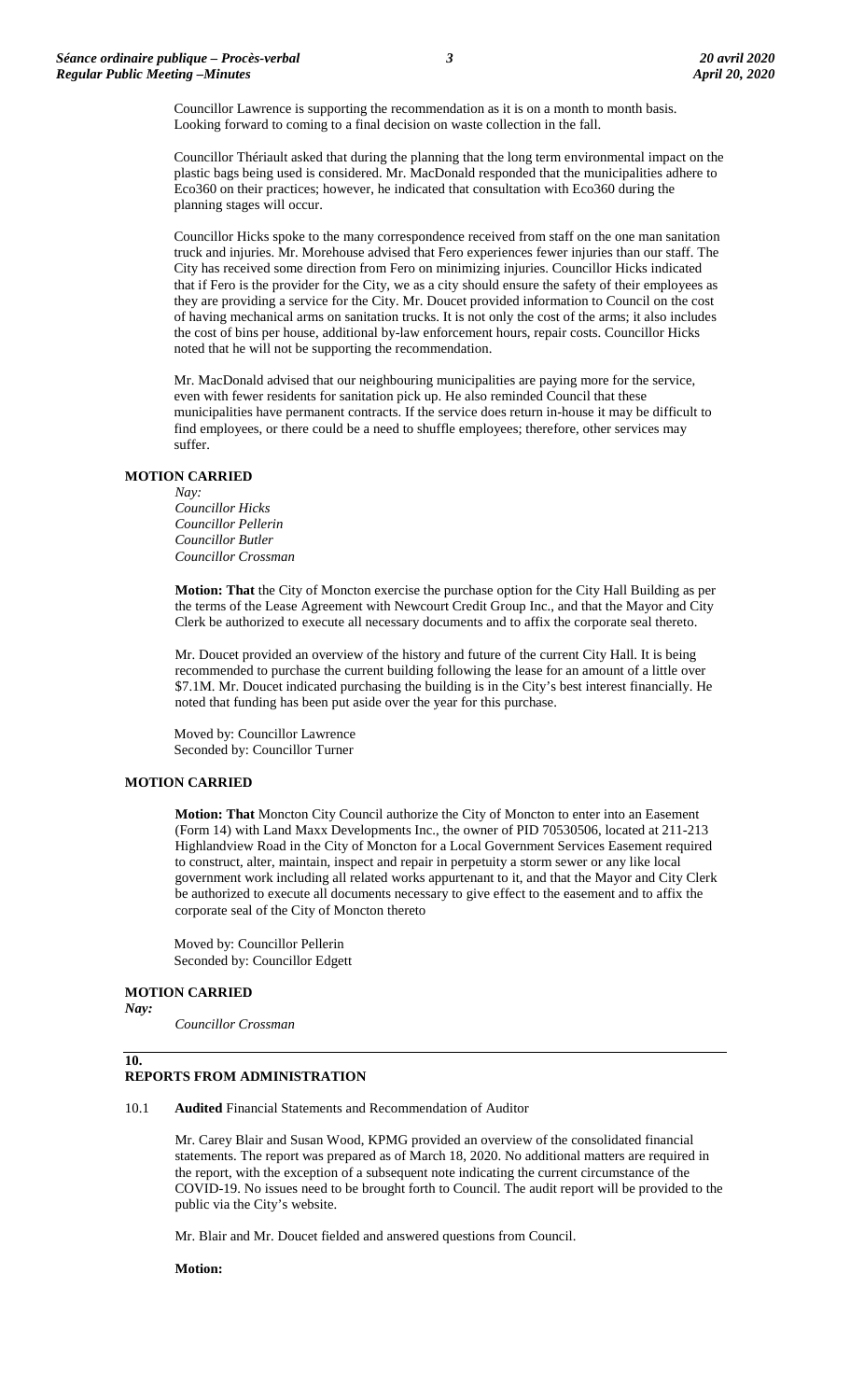- 1. That Moncton City Council approve the 2019 Audited Consolidated Financial Statements; and
- 2. That Council re-appoint the firm of KPMG LLP as auditors for the City of Moncton for the 2020 fiscal year.

Moved by: Councillor Hicks Seconded by: Councillor Edgett

### **MOTION CARRIED**

10.2 **Tender TCS20-025** – Patching of Asphalt Concrete Pavement – Zone A – Various Streets

**Motion: That** Moncton City Council award Tender TCS20-025 – Asphalt Concrete Pavement – Zone A to the lowest compliant Bidder meeting the Terms and Conditions and Specifications set out in the Tender, being Modern Construction (1983) Limited, for the Total Tendered Price of \$654,361.50, including H.S.T. @15%.

Moved by: Councillor Léger Seconded by: Councillor Turner

### **MOTION CARRIED**

10.3 **Tender TCS20-026** – Patching of Asphalt Concrete Pavement – Zone B – Various Streets

**Motion: That** Moncton City Council approve the recommendation to award Tender #TCS20-026 – Asphalt Concrete Pavement – Zone B to the lowest compliant Bidder meeting the Terms and Conditions and Specifications set out in the Tender, being MacArthur's Paving & Construction Co. Inc., for the Total Tendered Price of \$806,127.00, including H.S.T. @15%.

Moved by: Councillor Léger Seconded by: Deputy Mayor Boudreau

### **MOTION CARRIED**

10.4 **Tender TCS20-027** – Utility Cuts

**Motion: That** Moncton City Council award Tender #TCS20-027 – Utility Cuts to the lowest compliant Bidder meeting the Terms and Conditions and Specifications set out in the Tender, being MacArthur's Paving & Construction Co. Inc., for the Total Tendered Price of \$264,500.00, including H.S.T. @15%.

Moved by: Councillor Léger Seconded by: Councillor Butler

### **MOTION CARRIED**

10.5 **Tender TCS20-033** – Construction of Food Services Building (Magnetic Hill Zoo)

### **Motion:**

- 1. **That** Moncton City Council approve the recommendation to award Tender #TCS20-033 for the Construction of a Food Services Building at the Magnetic Hill Zoo to the lowest Bidder meeting all Terms and Conditions, and Specifications, being Windsor Construction & Design Ltd. for the Total Tendered Price of \$693,058.22, including H.S.T. @ 15%, and that the Mayor and City Clerk be authorized to sign said agreement, and affix the Corporate Seal of the City of Moncton thereto.
- 2. It is also recommended that a Five Percent (5%) Contingency Allowance in the amount of \$34,652.91, including H.S.T. @ 15% be established as part of the Total Project Budget. The Contingency Allowance will be used (if required) to address any unknown or unforeseen site conditions which may require a change to the scope of work.

Moved by: Councillor Pellerin Seconded by: Councillor Butler

### **MOTION CARRIED**

**11. READING OF BY-LAWS**

# **12.**

### **NOTICES MOTIONS AND RESOLUTIONS**

# **13.**

**APPOINTMENTS TO COMMITTEES**